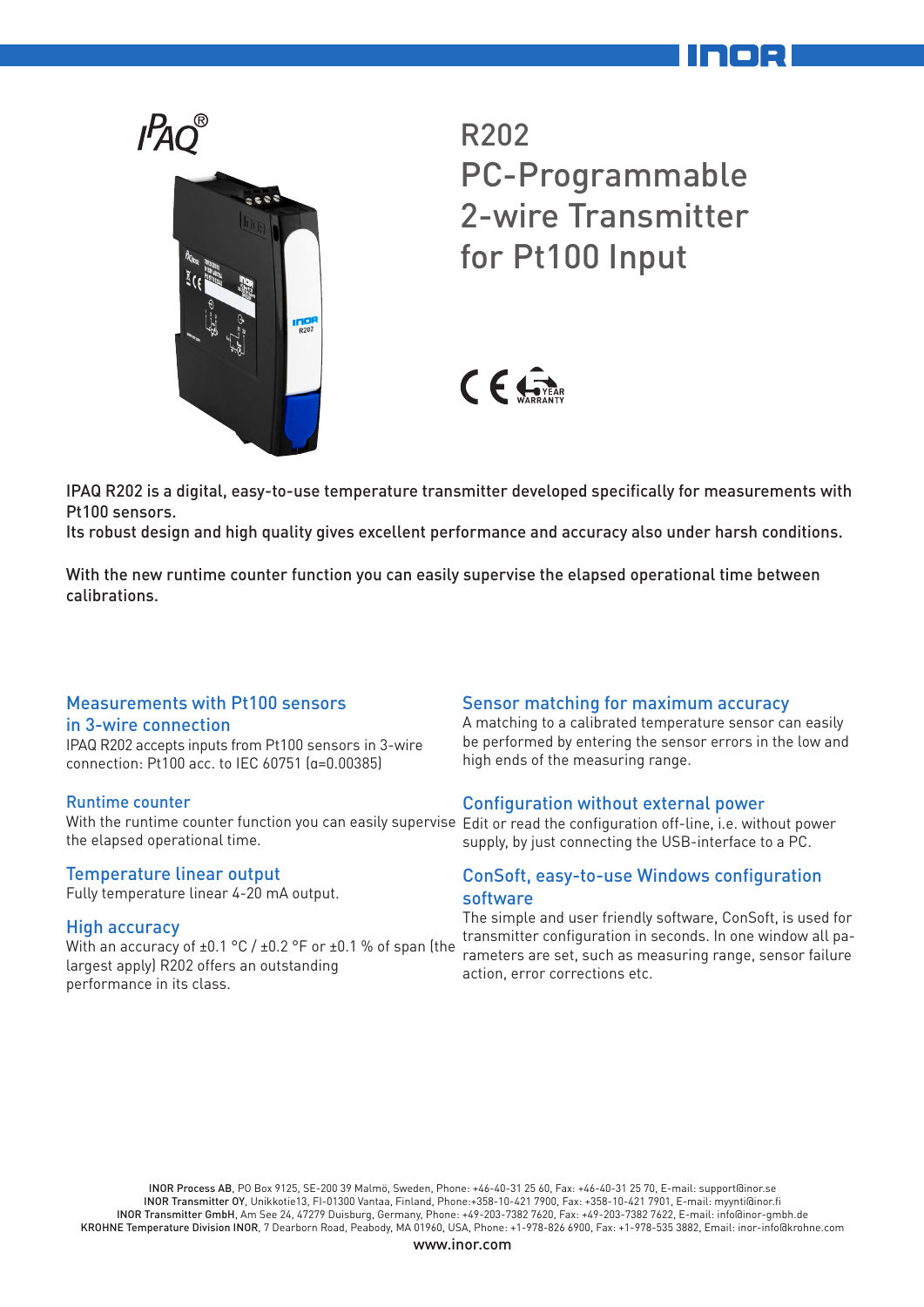# Specifications

| <b>Input RTD</b>                                 |                              |                                                                                                |
|--------------------------------------------------|------------------------------|------------------------------------------------------------------------------------------------|
| Pt100 (IEC 60751, $\alpha = 0.00385$ )           | 3-wire connection            | $-200 +850$ °C / $-328+1562$ °F                                                                |
| Sensor current                                   |                              | $$0.5 \text{ mA}$                                                                              |
| Maximum sensor wire resistance                   |                              | $20 \Omega/wire$                                                                               |
|                                                  |                              |                                                                                                |
| <b>Monitoring</b>                                |                              |                                                                                                |
| Sensor break and sensor short circuit monitoring |                              | Upscale (≥21.0 mA) or downscale (≤3.6 mA) action                                               |
|                                                  |                              |                                                                                                |
| <b>Adjustments</b>                               |                              |                                                                                                |
| Zero adjustment                                  |                              | Any value within range limits                                                                  |
| Minimum span                                     |                              | $20^{\circ}$ C / 36 °F                                                                         |
| Sensor error compensation                        |                              | ±10% of span for span <100°C/180°F,                                                            |
|                                                  |                              | otherwise ±10°C/±18°F                                                                          |
| <b>Output</b>                                    |                              |                                                                                                |
| Output signal                                    |                              | 420 mA, temperature linear                                                                     |
| NAMUR compliance                                 |                              | Current limitations and failure currents acc. to<br><b>NAMUR NE 43</b>                         |
| Adjustable filtering level                       |                              | 0.13 to 54 s, (default 0.9 s)                                                                  |
| Permissible load, see load diagram               |                              | $818 \Omega$ @ 24 VDC                                                                          |
|                                                  |                              |                                                                                                |
| General data                                     |                              |                                                                                                |
| Isolation                                        |                              | Not galvanically isolated                                                                      |
| Power supply, polarity protected                 |                              | 632 VDC                                                                                        |
| <b>Environment conditions</b>                    |                              |                                                                                                |
| Ambient temperature                              | Storage and operation        | $-40+85°C$ / $-40+185°F$                                                                       |
| <b>Humidity</b>                                  |                              | 098% RH (non-condensing)                                                                       |
| Vibrations                                       |                              | Acc. to IEC 60068-2-6, test Fc, 102000 Hz, 10 g                                                |
| <b>Shock</b>                                     |                              | Acc. to IEC 60068-2-27, test Ea                                                                |
| Rough Handling                                   |                              | Acc. to IEC 60068-2-31:2008, test Ec                                                           |
| <b>EMC</b>                                       | Standards                    | Directive: 2014/30/EU                                                                          |
|                                                  |                              | Harmonized standards: EN 61326-1, EN 61326-2-3                                                 |
|                                                  | Immunity performance         | ESD, Radiated EM-field, Magnetic Fields: Criteria A                                            |
|                                                  |                              | Burst, conducted RF: Criteria A                                                                |
|                                                  |                              | Surge: standard deviation 1% of span                                                           |
|                                                  |                              |                                                                                                |
| <b>Accuracy and stability</b>                    |                              |                                                                                                |
| Basic accuracy                                   |                              | Max of ±0,1K or ±0,1% of span                                                                  |
| Temperature influence                            | Deviation from 20 °C / 68 °F | Max. of ±0.25 °C/25 °C or ±0.25% of span/25 °C                                                 |
|                                                  |                              | Max. of ±0.5 °F/50 °F or ±0.28% of span/50 °F                                                  |
| Sensor wire influence                            |                              | $\pm 0.005^{\circ}$ C/ $\Omega$ / $\pm 0.009^{\circ}$ F/ $\Omega$ , with equal wire resistance |
| Supply voltage influence                         |                              | Negligible                                                                                     |
| Long-term stability                              |                              | ±0.1 % of span per year                                                                        |
|                                                  |                              |                                                                                                |
| <b>Housing</b>                                   |                              |                                                                                                |
| Material, Flammability (UL)                      |                              | PC/ABS + PA, V0/HB                                                                             |
| Mounting                                         |                              | Rail acc. to DIN 50022 / EN 60715, 35 mm / 1.38"                                               |
| Connection                                       | Plug-in terminals            | Single/stranded wires, Max. 1.5 mm <sup>2</sup> , AWG 16                                       |
| Weight                                           |                              | 50q/0.11lb                                                                                     |
| Protection, housing / terminals                  |                              | IP 20 / IP 00                                                                                  |